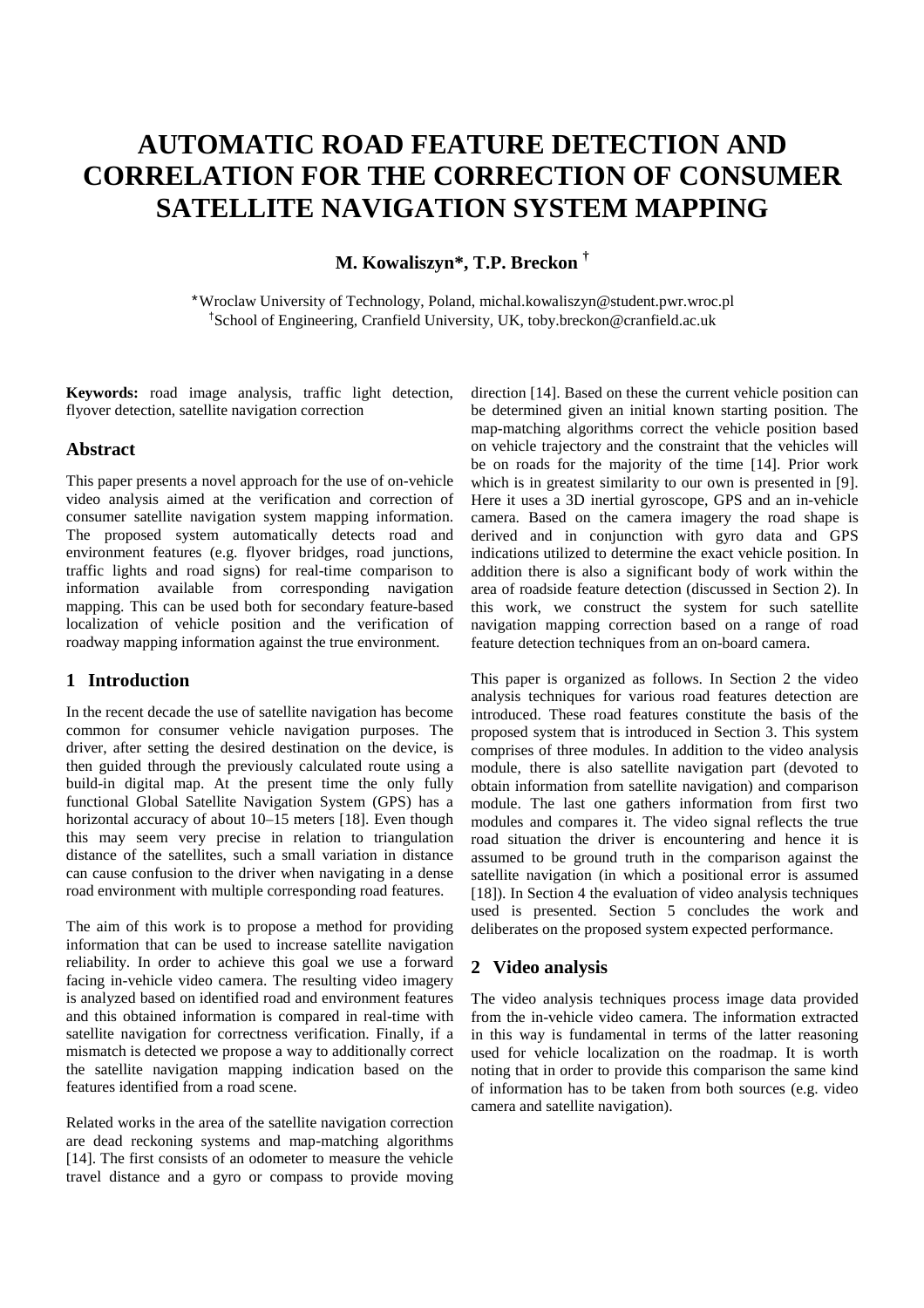#### **2.1 Road environment**

The current state of the art of the road video analysis techniques indicates that in general this task is still highly challenging [2]. The reason behind it is that the road environment is complex, dynamic and indeterministic (due to various weather and lighting conditions). In general authors [7] distinguish the following types of roads: urban, highways, rural and off-road. Urban roads are usually crowded (there are lots of others vehicles and pedestrians). They have complex road structure with grid-like intersections. On the other hand, there are lots of road signs and traffic lights features and the roads are generally well lit under all conditions. Highways and rural roads are much less crowded and have a simpler structure. Highways are well-structured and well-denoted in terms of signs and lanes. However, rural roads can in general be neglected in terms of maintenance, be lacking in lanes and have a very inhomogeneous road surface. Off-road is considered to be completely unstructured. Here our consideration of the road environment is limited to all on-road scenarios. On the other hand, as stated in [7]: *"Roads are designed to be high contrast, predictable in layout, and governed by simple rules"*. This latter statement claims that even though the road environment appears to be challenging we should be able to successfully identify several fundamentals based on which we can interpret the overall road scene and draw conclusions from it.

For our purposes in this work we concentrate on following two primary road features: junctions and flyover bridges. The reasons for choosing these two road features are availability in both sources and usefulness in terms of the vehicle position determination. Another crucial condition is feasibility, meaning that information can be obtained in a relatively, readily manner. This condition is likely to be satisfied be flyovers, but not junctions. The above mentioned issues concerning the road environments (in particular complexity and road network structure) result in the fact that the precise detection of junctions from the video imagery may by unachievable under all circumstances. To counter this we therefore use two more functionalities to provide information about junction presence - sign recognition [13] and traffic light detection [10]. Both features are relatively wellstructured and can be readily detected. The only road signs



Figure 1: Flyover example

which lie in area of our interest are those which denote an approaching junction (Figure 10). An interesting point to note is that the traffic lights may or may not determine a junction presence as it is also additionally used at pedestrian crossings.

The techniques used to extract these road features will be now presented in more detail in the remainder of this section. It is worth noting that since the information is aimed to be processed and utilized on-line and the techniques are then restricted to real-time operation.

#### **2.2 Flyover detection**

The first road feature to be addressed is a flyover bridge (overhead cross-over). Flyover bridges are relatively distinctive objects within the road scene. We claim that this feature is especially significant on highway roads where flyovers are often found unlike many other road features e.g. traffic light. From the literature it has been shown that the problem of flyover detection from the on-vehicle camera perspective has not been directly addressed.

Flyover bridges (Figure 1) are seen from the driver perspective as solid, horizontal objects localized several meters above the road on the position where, especially on highways and rural roads, the sky is usually seen (property *A*). They are dark from the bottom because the light does not reach their underside (property *B*). The unique property of a flyover is that the vehicle passes under it and that it takes relatively short period of time, unlike the buildings (property *C*). However, the similar and hence very confusing situation might be caused be the tree branches spread above the road (property *D*). Another challenge is to distinguish flyovers devoted to vehicles from those only for pedestrians (property *E*) which not necessarily have to be present in the satellite navigation road map.



Figure 2: Flyover detection algorithm structure

Bearing in mind above flyover characteristic, the proposed algorithm of flyover detection tackles the problem twofold. It searches for the presence of the solid, dark (since properties *A*, *B*), relatively big object (property *E*) in the upper part of the image. Secondly, it requires the flyover to have horizontal property (*A*) which means that an approximately horizontal line referring to it could be localized (to deal with property *D*). If both constraints are satisfied within a given time constraints (since property *C*), then the flyover is said to be detected. The algorithm structure is presented in Figure 2 and each step shall be discussed in detail.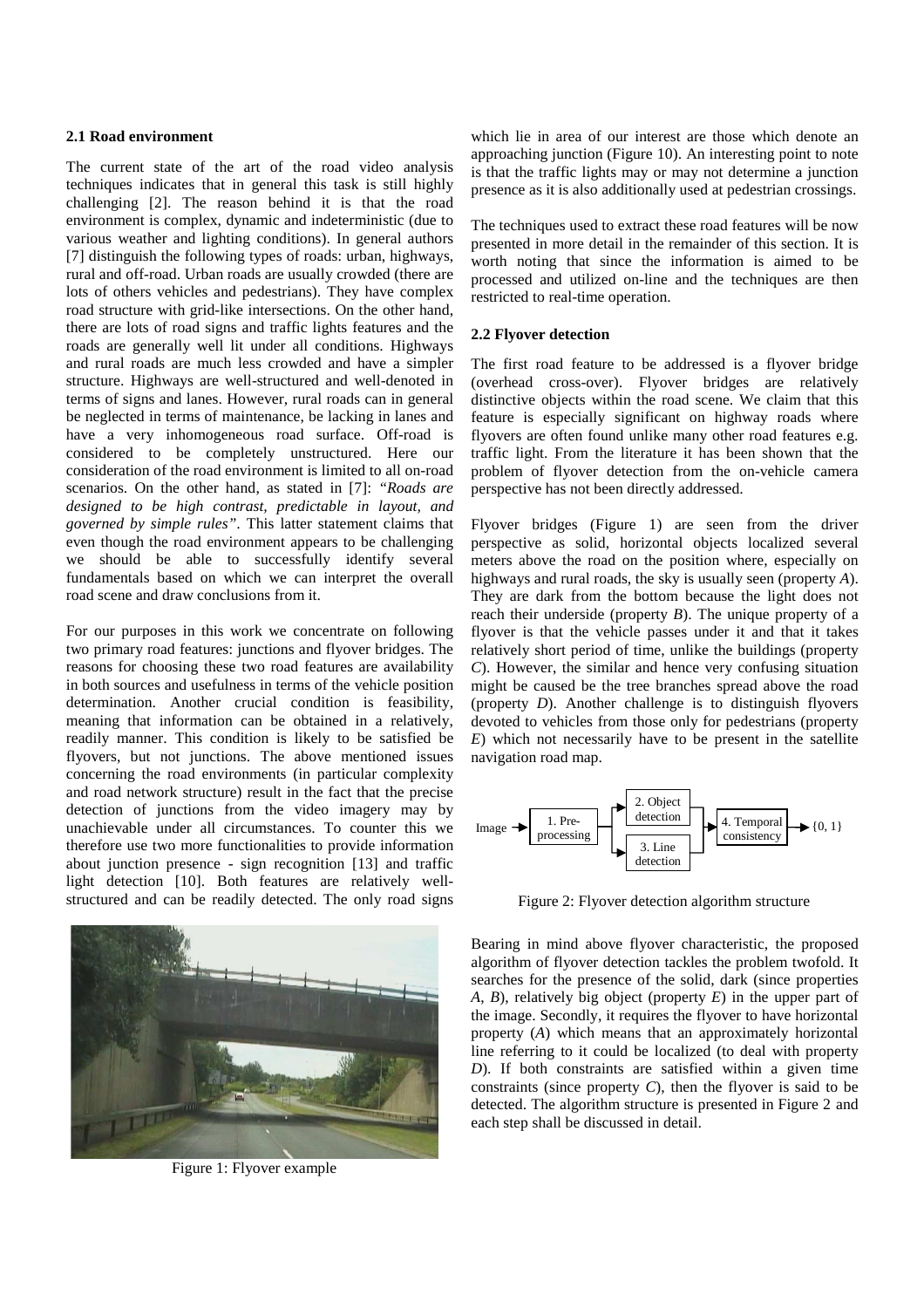# **2.2.1 Pre-processing**

As an input the video frame (Figure 3a) is taken. The first step is image pre-processing. Here the input image is cropped to the area of interest determined by the rectangle of width 80% of the input image and height 25% of it (marked with red in Figure 3a), aligned top, centre. The positional determination of this selected image subregion is based on the calibration of the camera position on the vehicle. The resulting subregion is transformed into the normalized (lightness) colour space [8] (as in Figure 3b).



(f) Lines detected (Hough Transform)

Figure 3: Flyover detection algorithm steps

| <b>Feature</b> | <b>Description</b>        | <b>Threshold</b> |
|----------------|---------------------------|------------------|
| length ratio   | contour length / image    | 0.5              |
|                | perimeter                 |                  |
| area ratio     | contour area / image area | 0.18             |
| width ratio    | contour width / image     | 0.62             |
|                | width                     |                  |
| height ratio   | contour height / image    | 0.4              |
|                | height                    |                  |
| compactness    | contour length / contour  | 0.85             |
|                | area                      |                  |

Table 1: Blob contour features

#### **2.2.2 Object detection**

This stage aims to detect large dark objects above the vehicle. The resulting image from the previous step (Figure 3b) is subsequently thresholded (with an empirical threshold value of 90 for image pixel values within the grayscale range [0, 255]). This results in the binary image (Figure 3c). A subsequent morphology operation of erosion with a rectangleshaped kernel of size  $13\times13$  is then performed on the image to emphasize the light regions. This favours solid objects within the scene region unlike other non-flyover occurring objects such as tree branches. From this eroded image, the connected region with the largest contour perimeter is identified (potentially referring to the flyover underside). Finally, this region is analyzed against known thresholds for size and compactness. There are 5 features taken into consideration listed and described in Table 1. All of these measures are relative measures which are independent of scale change within the image. These feature values are calculated for the identified largest perimeter region. The classification rule as follows: if the region has values above the referring thresholds (Table 1) for all 5 measures in 5 consecutive video frames then the region is classified as a flyover bridge and thus a true value output is given. Otherwise the region is rejected as a flyover bridge occurrence and a negative (false) output is given.

#### **2.2.3 Line detection**

Concurrently to the previous step line detection step is additionally performed. The idea behind this is to check if the analyzed image region contains a regular, horizontal object of significant size (as per a flyover). This is performed by the detection of a geometric horizontal line within the image.

Firstly, the edges of the cropped image region in lightness colour space (Figure 3b) are extracted. This is done using robust and commonplace Canny edge detector [3] with the empirical thresholds (200, 240) so that only strong edge gradients are returned in the resulting binary image (Figure 3e). On this image, the Hough transform [4] is employed to detect the straight geometric lines. Once again a high empirical threshold is chosen (i.e. requiring a strong evidence of the line presence) and a range of line orientation is set so that only horizontal (or quasi-horizontal) lines are detected. If any such line is detected within the range of these values a true value is returned from this component of flyover detection.

# **2.2.4 Temporal consistency**

At final stage the data output by step 2 and 3 of this algorithm (Figure 2) is gathered and analyzed for each video frame received from the camera. The aim is to pick up only these objects which are both large, consistent and have regular shape. The classification rule is as follows: if over 15 consecutive frames both values output from Object Detection (Section 2.2.2) and Line Detection (Section 2.2.3) are consistently true, the flyover is determined to be detected within the scene. If this is so, the detection algorithm is then set to inactive for the next 15 frames of the incoming video to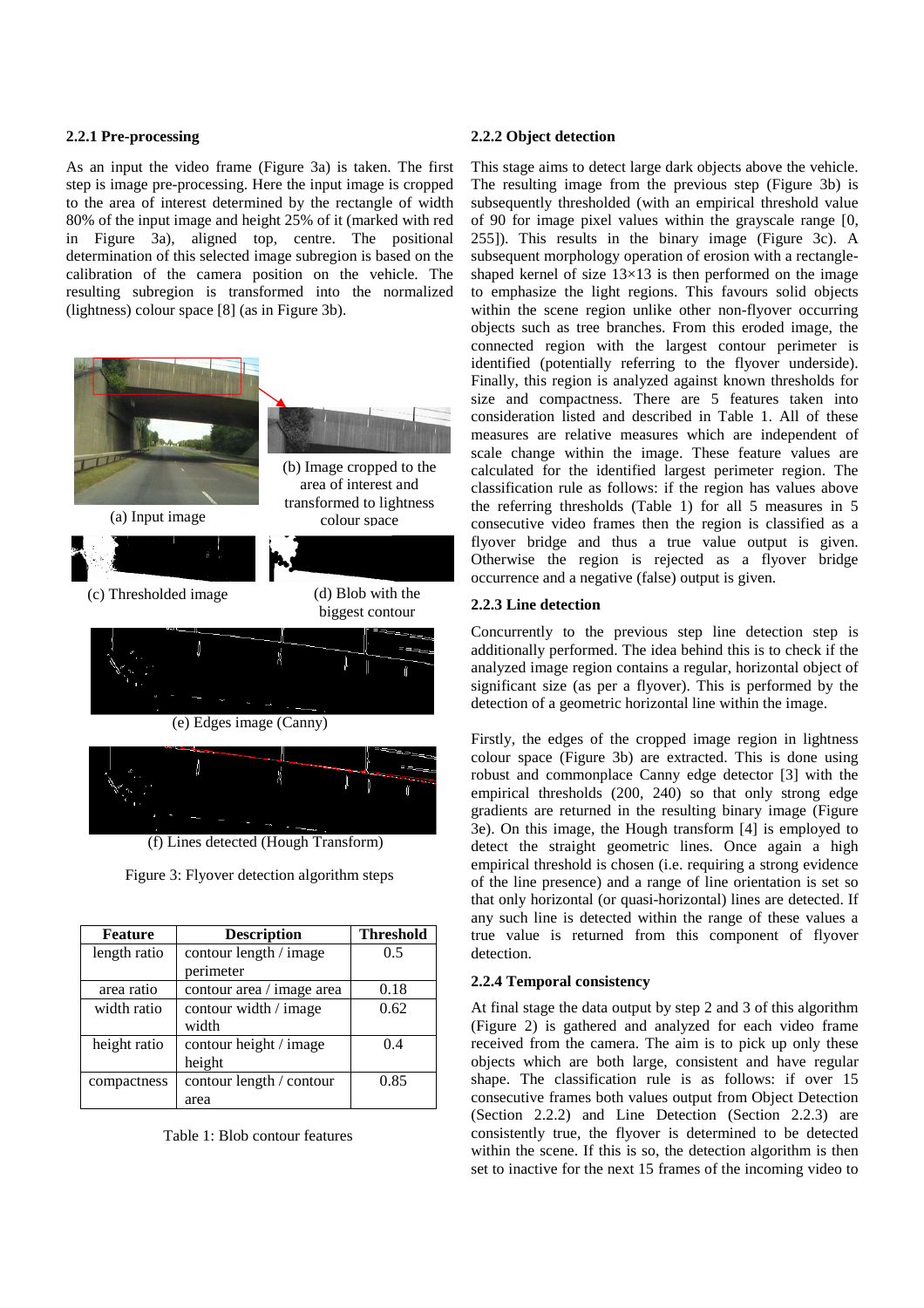prevent multiple reporting of a single flyover bridge presence within the overall analysis of a video sequence for a given vehicle journey.

#### **2.3 Junction detection**

The second road feature to be discussed is a road junction. As stated in [15]: *"To date there has not been a large body of work on intersection detection"*. From the literature two approaches to junction detection were identified that could be potentially used for this purpose in our work [5, 15].

In [5], the authors use a monochromatic camera mounted on the roof of the car. This method is essentially edge-based with the main assumption being that the localisation of road edges does not change rapidly with vehicle transit. Primarily they find the junction candidate in a position where based on the information from the previous frame they would expect an absent road edge to occur. Next, the pixel values around candidate area are investigated with a region growing segmentation algorithm which is used to compare pixel values on both sides of the candidate junction road edge. The drawbacks of this method are that it cannot deal with roadside obstacles and is not resistant to any changes in a road surface (e.g. road markings or shadows). For these reasons it has a limited applicability to our requirements here. In [15], in order to be able to see both road edges, a wide-angle polycamera composed of 3 colour cameras is used. By contrast this approach to junction detection is essentially region-based. At first, the road segmentation (i.e. classification of each image pixel as road or non-road) is performed using an SVM (Support Vector Machine) [1] with a radial basis function projection as the classifier. The input feature vector comprises of  $31 \times 31$  rectangular subimages of the road scene image. Each vector is classified as road or nonroad using the previously trained SVM. Finally, based on the segmented road image, the junction is detected based on the change in shape of the road. There are 6 classes of intersections concerned: four way  $($ "+" $)$ , 3 rotations of T-type intersection ("┬", "├", "┤") and right- ("┌") and left-angle ("┐"). The main drawback of this method is that the road surface appearance is assumed to be relatively constant *a priori* and as a consequence it cannot adapt to any road changing road surface encountered.



Figure 4: Road junction detection algorithm structure

Here we aim to detect information about both the presence of a junction and about its type. We distinguish only three types of junctions: left-sided, right-sided or both-sided (four-way). We propose a technique that is similar to [15] and performs the road shape analysis based on road segmentation [2]. The principle idea is the temporal analysis of the road segmentation and to pick up junctions as instances of the road width increasing over a given temporal period. The algorithm structure is depicted in Figure 4 and shall be now discussed in further detail.

#### **2.3.1 Road segmentation**

At first, the input video image (Figure 5a) is cropped to the bottom half subregion where the road area is located (Figure 5b). Next road segmentation with the method presented in [2] is performed on this subregion. The employed technique is robust to lighting variations within the road scene and can operate on various road shapes. It transforms the input image to the illuminant-invariant colour space (Figure 5c) introduced in [6]. The resulting one-channel image is then segmented using histogram model-based seeded region growing algorithm. The seeds (presented as white rectangles in Figure 5c) are located on the very bottom of the image where the road surface is assumed to be found. As a result the binary image is obtained (Figure 5d) where white pixels refer to road and black to non-road.



Figure 5: Road segmentation algorithm steps

# **2.3.2 Junction detection**

In order to perform junction detection we propose a simple method of road boundary analysis performed on the segmented road image (Section 2.3.1). This solution is addressed to the simple, fork–type junctions (e.g. Figure 5a) which are characteristic of rural roads and highways.

The algorithm is as follows. The input segmented road image (Figure 5d) is transformed with a morphological closing operation [17] using a circular  $5\times 5$  kernel. This transformation results in the imperfections of the road segmentation step (e.g. Figure 5d) caused by various forms of noise (e.g. video compression artifacts) are attenuated (Figure 6a). After this pre-processing step, the left and right-sided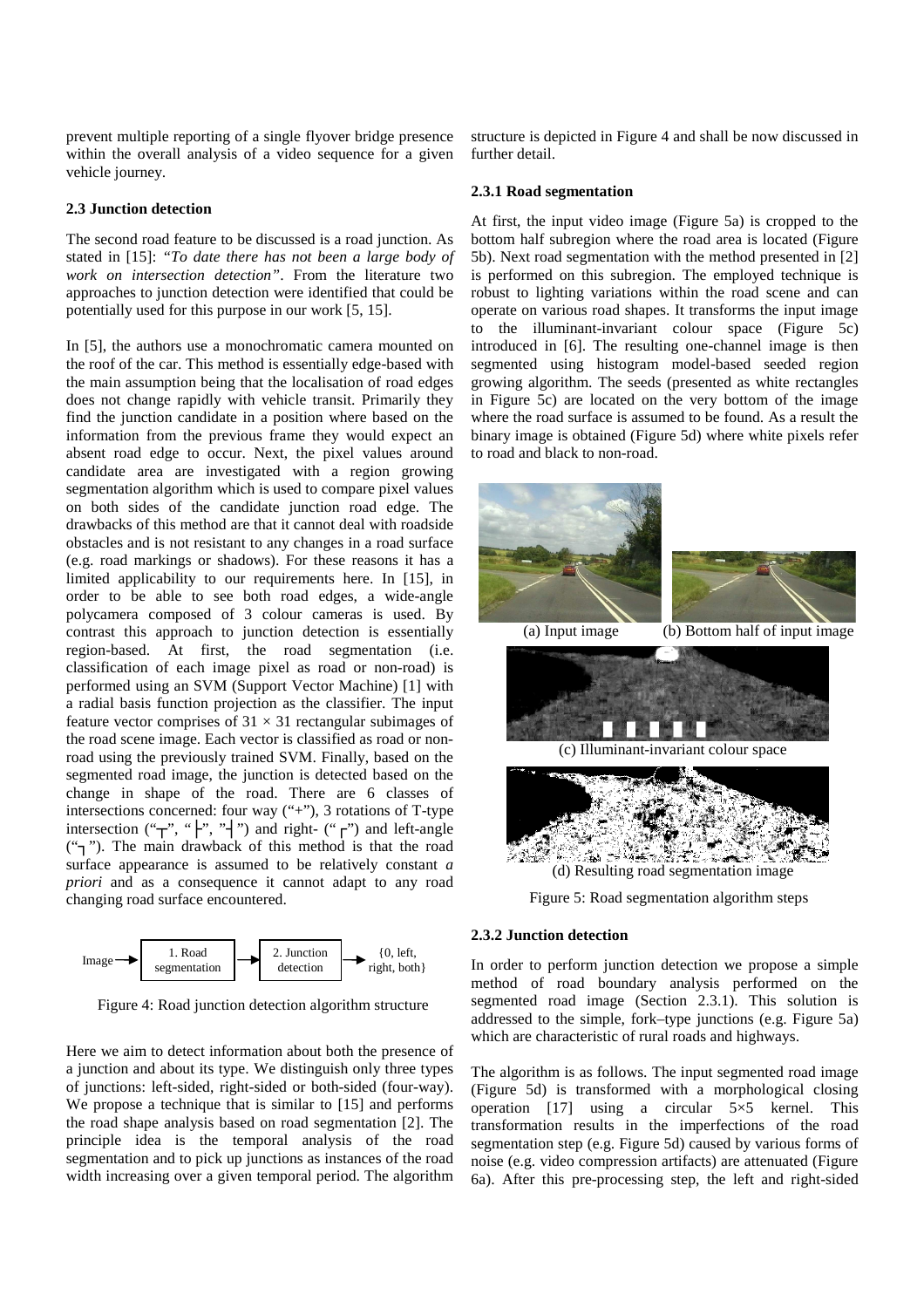

Figure 6: Junction detection process

road junction is detected by investigating both sides of the road. For this purpose we use two fixed-position rectangular windows on the each side of an image. These windows are marked with red colour in Figure 6a-c where the junction passing process is depicted. Each window consists of 6 subwindows. We assume the junction to be present when the road gets widen for a short amount of time. The number of the road pixels is counted in each of these 6 sub-windows. If the ratio between the number of road pixels within the certain sub-window and area of this sub-window is above a threshold (empirically set to 0.25) we identify that a junction is found behind this sub-window. Finally, the overall junction classification rule is as follows: a junction is detected on the certain side only if the road surface is found behind all of the sub-windows on this side in 4–7 successive frames (these values are set for the road segmentation rate of approximately 5Hz). This enables us to avoid false alarms such as roadside obstacles (e.g. parked vehicles) and also successfully overcome potential limitations in the prior road segmentation.

# **2.4 Traffic light detection**

Traffic lights are quite distinctive objects by design within the overall road scene because of the highly illuminant red or green colour of lights and contrasting dark surroundings (Figure 7, Figure 9). In The United Kingdom Department for Transport the model of traffic light is as presented in Figure 7. However, this template is a common variant across Europe and in traffic systems world-wide.

The simple approach to the traffic light detection is presented in [10]. The authors of this work detect the traffic light based



on the RGB colour segmentation. More sophisticated and hence computationally intense approach is proposed in [11]. It consists of three steps: 1. detection, 2. tracking, and 3. classification. The detection is based on RGB pixel colour with temporal tracking facilitating the suppression of detection hypotheses which are not stable over multiple frames. Finally, the classification is carried out using a neural network classifier [1].



Figure 8: Traffic Light algorithm structure

As our system is aimed at real–time operation we omit the computational expense of candidates region tracking [11] and base our work on [10]. However, we add a classification step (histogram model-based) which is lacking in the original work [10]. The reason behind it is that the similar lights appear elsewhere in the road scene (e.g. stop lights on the rear of vehicles Figure 9a). This additional classification step building on the work of [10] enables us to take into consideration the surroundings of the bright red and green regions referring to the traffic light structure (Figure 7). The proposed algorithm structure is shown in Figure 8 and shall be now discussed further.

#### **2.4.1 HSV Colour Segmentation**

From the input image (Figure 9a) the upper half of the camera image is extracted as a subregion (Figure 9b). This not only decreases the computational cost but also reduces the number of potential false positives connected with the detection of vehicle stop lights in the image foreground (e.g. compare Figure 9a with Figure 9b). Next the resulting image subregion is transformed into HSV colour space [8] and both the red and green hue regions of the image are extracted by multithresholding-based colour segmentation. This results in 2 binary images with marked regions of green and red colour



Figure 9: Traffic light detection steps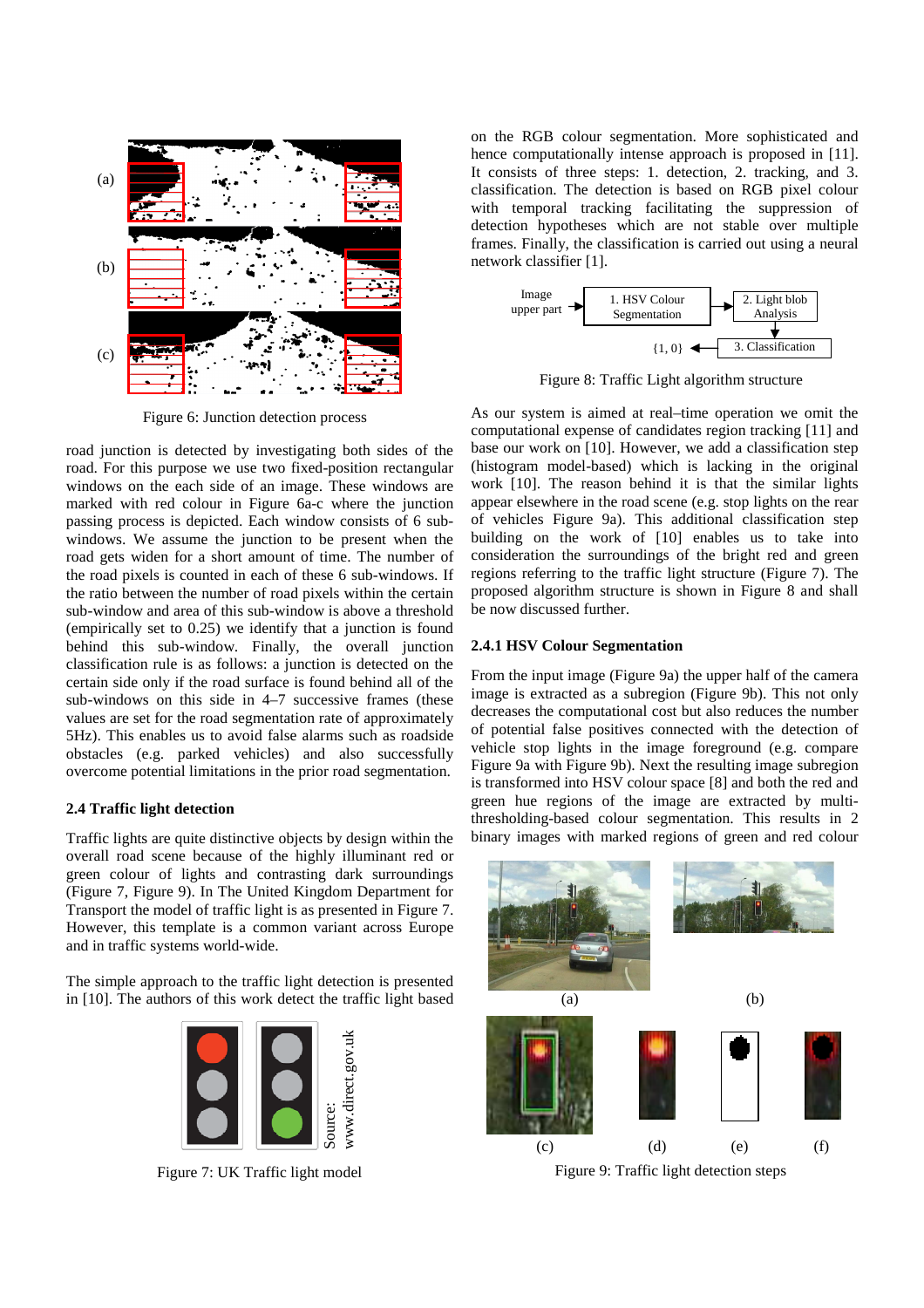occurrence respectively (e.g. Figure 9e).

#### **2.4.2 Light blob analysis**

The resulting blobs from the detected colour lights within both images are next analyzed. Blobs which cannot correspond to traffic lights because of their size and compactness properties are filtered out. For each light blob region its size (expressed by blob area) and aspect ratio (its maximum width divided by the maximum height) are calculated. Blobs accepted as traffic lights had an aspect ratio range which was empirically set to the range between 0.5 and 2.0 and a size range between 0.009% and 0.25% of the total image subregion area.

## **2.4.3 Classification**

In the last step we classify each blob as referring either to a traffic light or noise using a histogram model of the identified light blob surroundings. In order to do this we first extract a rectangular region of interest within the road scene image around the light blob (see green rectangle Figure 9c) in accordance with the traffic light model of the appropriate colour as presented in Figure 7. On the resulting part of the image (Figure 9d) the mask consisting of the light blob region of occurrence (Figure 9e) is applied. The resulting image (Figure 9f) contains non-light regions and constitutes a basis for a histogram-based classification. The HSV histogram of this image is compared against a collective mean histogram (which it is the normalized sum of histograms from a training set of multiple different traffic lights). The sum *s* of intersection distance [16] and correlation distance [16] between these two histograms is calculated. Finally, if the resulting sum *s* is less than a threshold value (set to 0.25) the blob is classified as a referring to traffic light, otherwise it is rejected. If any blob within the image has been positively classified, the traffic light is detected.

## **2.5 Road sign recognition**

Here are interested in only those road signs that contain information about an approaching junction. Therefore from the complete set of UK road signs we have focused only on the types of signs presented in Figure 10. All of these signs have red rims and a triangle or inverted triangle shape but a different symbol content. Despite these obvious physical characteristics the largest challenge in the problem of sign recognition still remain as variable lighting conditions (due to weather, stroke, time of day), different states of road sign,



deterioration or possible partial occlusion (e.g. by trees or other vehicles).

In general, most research in the area splits the process of sign recognition into two main steps: sign detection and sign recognition. The first stage aims to detect traffic signs within the scene image whilst in the second step the meaning of the detected sign is recognized. In [12] the first stage is done by the edge extraction and then the shape analysis. However, more commonly colour scene segmentation is performed and further shape analysis on the extracted components is used [13, 19]. In the second stage, small sign candidate subregions are extracted from the image and each sign symbol is subsequently recognised. The recognition can generally be done using a machine learning approach such as probabilistic neural network [19] or via SVM [13].

For the purpose of this work we employ the technique presented in [13] and adapt it to our case (reduced set of road signs as per Figure 10). The main reason behind this choice is because this method is both rotation, translation and scale invariant and additionally robust to the aforementioned noise challenges of the generalized road sign recognition task.



Figure 11: Sign recognition algorithm structure

The pipeline of the chosen algorithm is shown in Figure 11 and shall be now briefly discussed. Firstly the input image is transformed to HSV colour space and red colour segmentation is performed by multi-thresholding of the HSV components (Figure 11, 1). As a result, the binary image with the occurrence of the red colour areas is obtained. The resulting regions of this image are then analyzed against their size and compactness. The aspect ratio and size are calculated for each region and are accepted if they satisfy a set of *a priori* constraints (Figure 11, 2). Each region that has passed stage 2 is then classified in terms of its shape (Figure 11, 3). Two types of shapes are accepted: triangle and inverted triangle (Figure 10). As a classifier, SVMs with linear kernel [1] are used. 4. Finally, the content of each candidate sign with its appropriate symbol shape is recognized using an SVM with a Gaussian radial basis kernel function [1]. Further detail is presented in [13].

# **3 System design**

Our aim in this work is to propose the system that can be used for a verification (and potential correction) of roadway navigation mapping information against the true environment. In order to do so we employ the in-vehicle forward facing video camera that presents the road image the driver is Figure 10: Road signs of our interest encountering. We perform the video imagery analysis so that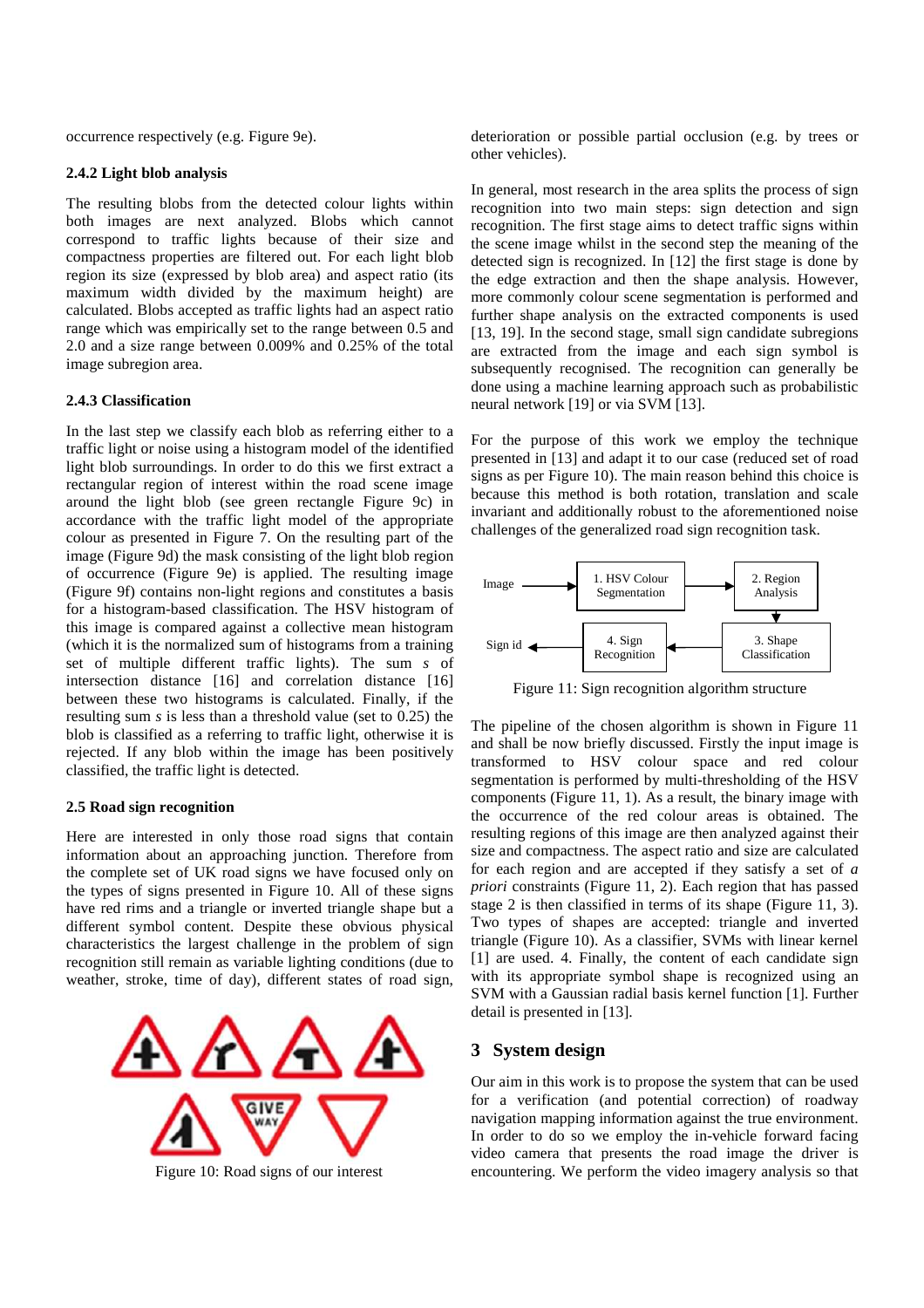

Figure 12: Proposed system structure

it can be utilized to provide a consumer navigation mapping verification. The analysis is done with regard to the road features presence which constitutes the basis for the comparison. Let us make our first assumption that the satellite navigation mapping error lies along the main road – i.e. the navigation indication is shifted against the true position along the road the vehicle is currently travelling on (assumption *A*).

#### **3.1 System overview**

A structure of the proposed system is shown in Figure 12. The video analysis module analyzes in real-time the input video imagery. In this work we decided to concentrate on the two road features: flyovers and road junctions. However, we also detect traffic light and several road signs as auxiliary features in providing information about road junctions. For the purpose of these 4 road features detection we employ the techniques presented in Sections  $2.2 - 2.5$  respectively. Let us denote these features as  $L$  – left-sided road junction,  $R$  – rightsided,  $B -$  both-sided or  $J -$  unspecified junction (meaning any junction) and  $F -$  flyover and  $\mathbf{0} -$  no feature. The output of this module is the currently detected road feature (or no feature **0**)  $v_0 \in \{L, R, B, J, F, \mathbf{0}\}.$  Here, we additionally assume that the time of detection of a given road feature is equivalent to its ground truth occurrence at the current vehicle position (assumption *B*).

When it comes to the satellite navigation module we assume to obtain information from direct access to the satellite navigation information feed. The output of this module is the sequence  $s = (s_{-M}, s_{-M+1}, ..., s_0, ..., s_M)$  of road features (or **0**) found on the road that the vehicle is travelling on.  $s_n \in \{L, R, \}$ *B, F, 0*} and index  $n \in [-M, M]$ , where  $M \in N$  denotes the sequence depth (positive *n* values denote future feature occurrence, negative *n* values indicate past occurrence and *n*   $= 0$  present occurrence). Both  $v_0$  and *s* are passed on to the comparison module which is discussed in next section.

## **3.2 Comparison algorithm**

The comparison module links the two previously discussed modules of the proposed system. Here, the verification and then correction is carried out. In order to do this we compare the video analysis module output  $v_0$  with satellite navigation module output sequence  $s$ . We treat  $v_0$  as reliable because it reflects the current road situation but is subject to detection noise. We also need to take into consideration that some problems will occur with road feature detection in the video analysis module.

The comparison is performed for each video frame and goes as follows: If  $v_0 \neq 0$  ( $v_0$  refers to any road feature) then we find the element *s*\* of the sequence *s* that corresponds to the same feature  $(s_n = v_0 \text{ assuming } L = J, R = J \text{ and } B = J)$  and has the lowest absolute value of index *n* (i.e. is the closest). If there are two such elements (one future and one past) the past one is favoured. Finally, if the matching element *s*\* is found two operations are performed: 1. the distance expressed by the index of the picked element *s*\* is returned as the error and input the correction to the consumer satellite navigation, 2. the element *s*\* is removed from the sequence *s* so that it does not interfere in further matching iterations Otherwise, if any matching element has not been found, the detected road feature  $v_0$  is treated as a noise (false detection) and ignored. In terms of satellite navigation correction it is assumed that every given instance in  $s$  and  $v_0$  are indexed by GPS location in addition to time.

Let us now deliberate further on the assumptions made. In order to relax the assumption *A*, instead of using sequence *s,* we should use a graph as a satellite navigation mapping representation. The graph nodes should refer to the road features and edges should determine connection between them (as the road in reality does). The value referring to an edge should contain the distance between the successive features localization. Then the video module output feature should be matched with the nearest, corresponding feature but found in the graph but not a sequence. In assumption *B* we assume the equivalence between the time of road feature detection and its physical passing by of the vehicle. However, in particular for the road signs it is not always the strictest case. In fact, the distance between the junction and the sign related to it is usually significant (approximately 10-50m) and may vary. Therefore, in practice this distance should be estimated and then output in the future. The time of transit could be approximated using either constant value or by taking into account the current vehicle velocity (time  $=$ approximate distance / vehicle velocity) which may be acquired from the satellite navigation unit. In addition, any traffic lights detected may or may not indicate a road junction as they are also used to indicate pedestrian crossings. In this case if only the junction is not present in the vicinity of detection the matching will not be disturbed (provided the satellite navigation is not erroneous at that time).

In this way using a linear matching approach a set of features  $v_0$  extracted from the video imagery are successfully matched against a set of satellite navigation features *s* from which an offset either temporarily of physically can be calculated for the correction of a satellite navigation error.

## **4 Evaluation**

In this section we present the evaluation of the video analysis techniques of a flyover detection, junction detection and traffic light detection discussed in Sections 2.2, 2.3 and 2.4 respectively and employed in the proposed system. The obtained results constitute the basis for the general system performance that we may expect.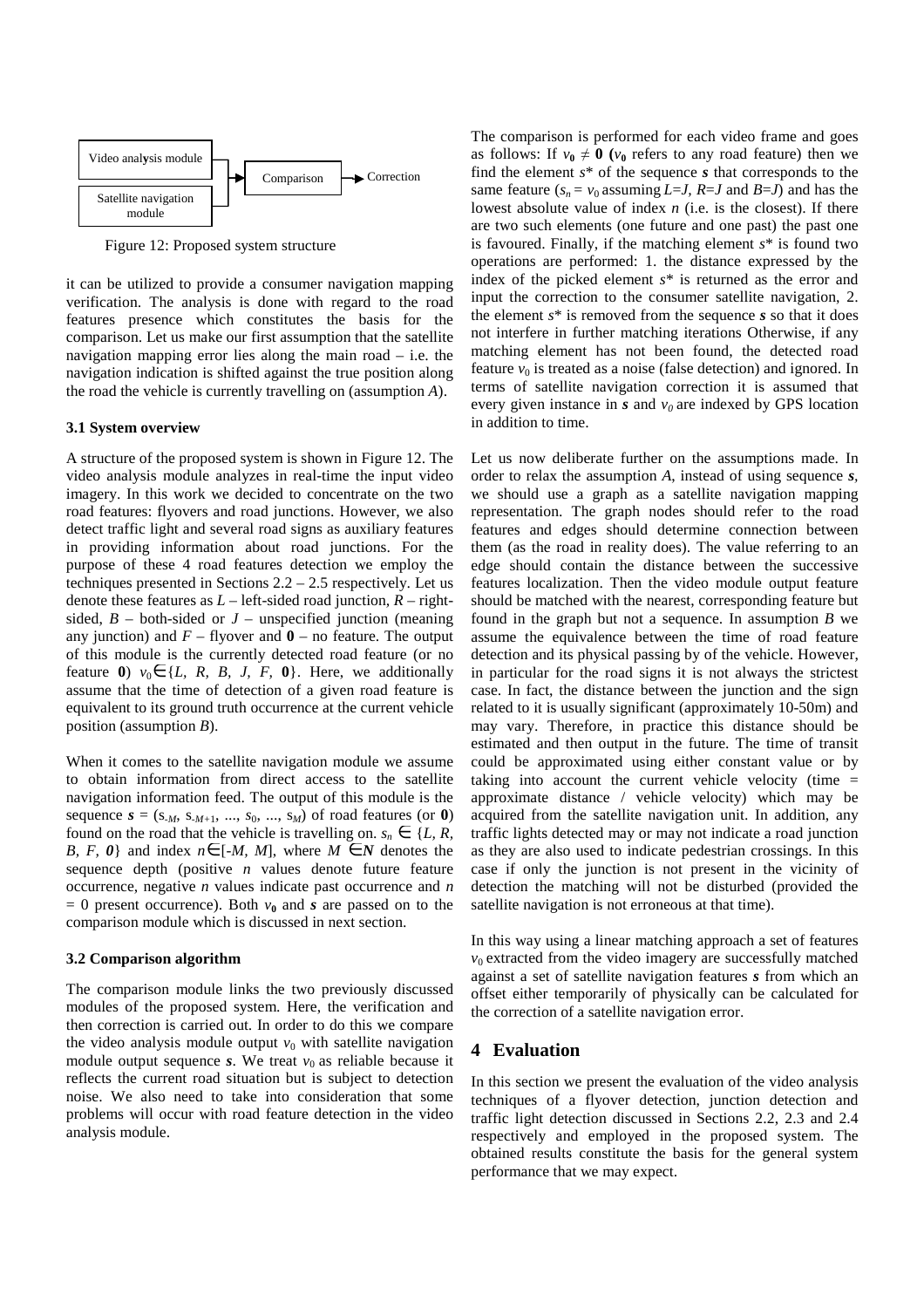For the purpose of testing the road video imagery from the South East of England (Bedfordshire, Buckinghamshire and Hertfordshire) was acquired. The video footage was planned to cover the different types of roads: urban (31%), rural (43%) and highways (26%) and to contain all the road features that lie in area of our interest. The road scene conditions were varied (sunny, stoke, cloudy) and all footage related to daylight driving – during the noon to late afternoon sunlight period in this geographic locale. The total test video length is 106 minutes and was recorded using interlaced DV video camera (*JVC GR-D340GK*) of power resolution 720×576 pixels. All software was written in *C++* and run on a dual-core 1.86Hz, 3GB RAM notebook.

The results obtained for traffic light method are presented in Table 2. Here by a traffic light instance we mean traffic light corresponding to each junction. However, we consider red and green colour separately as these two types of traffic light are classified using different models (collective histograms of 20 training images). As we can see in this table the method picked up 45 out of 47 traffic light instances. This gives a rate of 96% of correct detections giving only 1 false positive per 35 minutes of the footage. In the case of flyover detection method the whole video sequence contained 13 instances of flyover bridges. The proposed method detected 100% of the encountered flyovers giving only 1 false positive (caused by the tree branches spread above the road – Figure 13).

| <b>Colour</b> | <b>Instances</b> | <b>Detected</b> | <b>Missed</b> | <b>False positives</b> |
|---------------|------------------|-----------------|---------------|------------------------|
| Green         |                  |                 |               |                        |
| Red           |                  |                 |               |                        |
| <b>B</b> oth  |                  |                 |               |                        |

Table 2: Traffic light detection results

In general much worst performance was obtained for the junction detection technique. For example it was tested on an 11 minute subset of the video sequence containing 11 leftsided junctions. For this test subset only 6 of them were detected with 4 false positives returns. The method seemed unable to reliably deal with right-sided junctions although further development may address this. In general, we observed 2 types of situations where the method failed. (1) When the road junction was poorly visible (e.g. occluded junctions or when the road has few lanes and the car is not travelling near the road boundary). (2) When there is a low contrast between the road and a roadside (typical for urban areas). We conclude that a polycamera (or cameras directed to the road sides) could significantly improve the detection of the road junctions [15].

The video quality (mainly due to data compression) did not facilitate proper colour segmentation for the sign recognition approach (Section 2.5). However, we can refer to the results of the authors of this method [13]. They considered 205 different Spanish traffic signs and their 5 tests covered wide range of different weather conditions. Finally, they stated: *"By inspecting the obtained results, we can say that all signs*  *have been correctly detected in each of the five sequences at least twice"* and also: *"Experimental results indicate that our system is accurate"*. In our case we aim to recognize only 7 different types of signs (Figure 10). Therefore we conclude that the employed method is highly reliable and that given the proper video quality we can pick up the signs with the very high success rate.

Overall the success or failure of the system relies heavily on the reliable detection of road features. In instances where road features were successfully detected a viable set of video features detected  $v_0$  could be compared and evaluated against the set of satellite feature sequences *s.* Clearly further work on development needs to be carried out on robust detection of road features for this to be feasible in all cases.



Figure 13: Flyover detection - false positive

# **5 Conclusions and further work**

In this paper a proposed system for the verification and correction of consumer satellite navigation mapping is presented. It utilizes an in-vehicle video camera based on which the road scene analysis is performed. The following road features are detected: flyover bridges, road junctions, road signs and traffic light. This information is compared with a satellite navigation roadmap to verify correctness of the latter and indicate potential corrections.

An evaluation principally covered the presented video analysis techniques. The employed sign recognition method is highly reliable and accurate as well as the traffic light which success rate came out to be 96% and flyovers 100%. All these three methods give a very few false alarms. However, the results shown that the proposed junction detection technique (Section 2.3) needs to be significantly improved for a robust use. Currently it could only be realistically used as additional evidence of a left junction when the sign or traffic light has been additionally detected. Based on obtained results we may expect the proposed system to provide reliable corrections in the vicinity of flyovers and these junctions that are preceded with traffic light or road sign features.

The further research in this area will consider using additional road features (e.g. roundabouts, road markings and road curvature which is universal and can be determined everywhere). Moreover, additional inter-collaboration